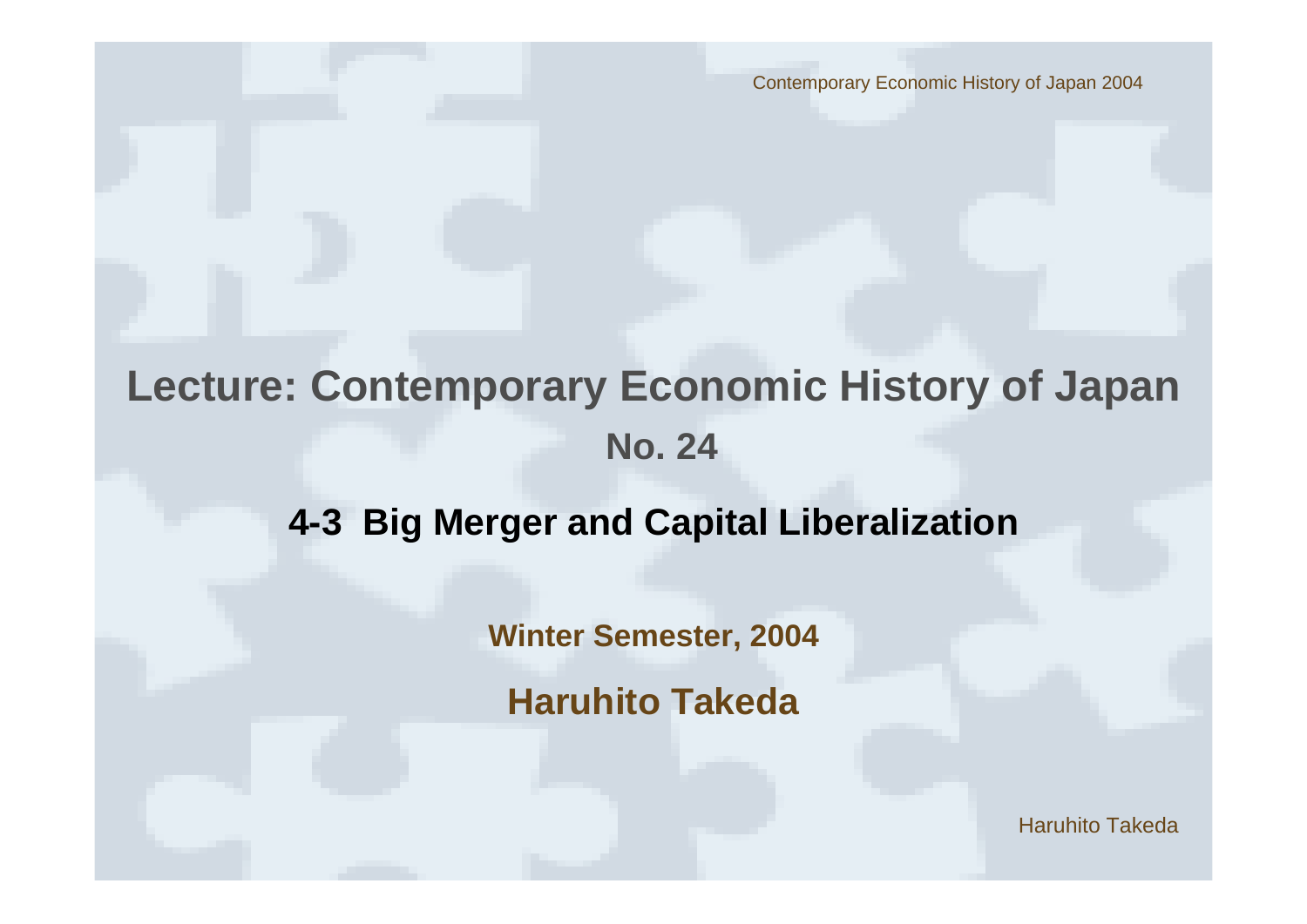## 4-3 Big Merger and Capital Liberalization

- 1. Transition to Open Economic Structure
- Significance of the high economic growth Under the high economic growth rate:
	- ①Heavy chemical industrialization of the industry structure (46.6% in 1950, 59.9% in '60, 62.0% in '70) advanced;
	- ②Mass consumption society was formed;
	- 3) Transition to an economic structure that was open on an international basis became possible.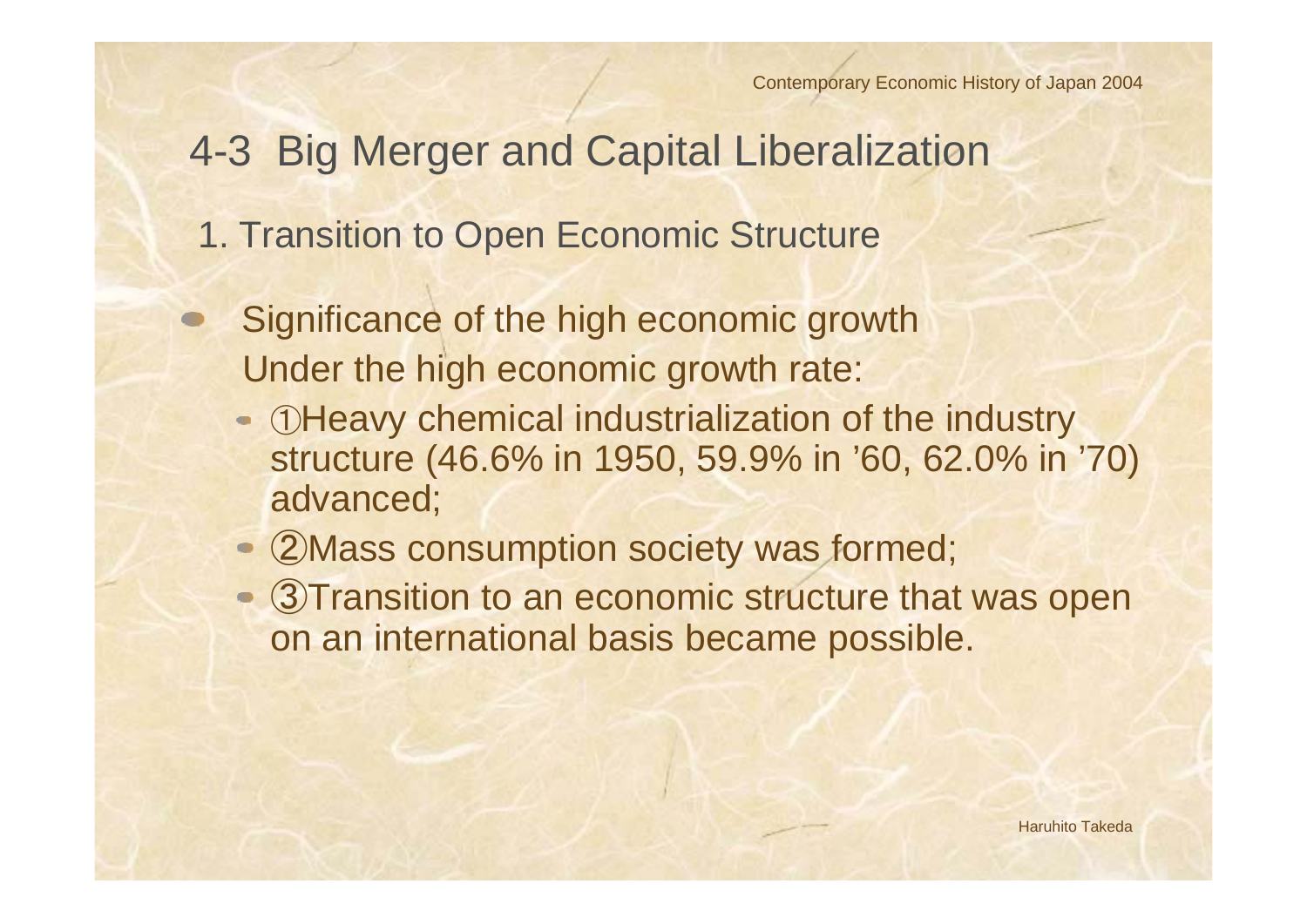More specifically, such traditional type of heavy industries as steel and shipbuilding upheld, as well as the production of petrochemicals and automobiles, and home electric appliances represented by television

expanded rapidly.

- As for these, latest equipments were built based primarily on technologies imported from overseas, which raised the industries to the level where they could compete with developed industrial countries in international markets.
- In consequence, regarding Japanese industrial structure and trade structure, by the progress of machinery industry, the ratio of heavy chemical industrialization went up, and;

**Heavy Chemical Industrialization of Industry Structure**

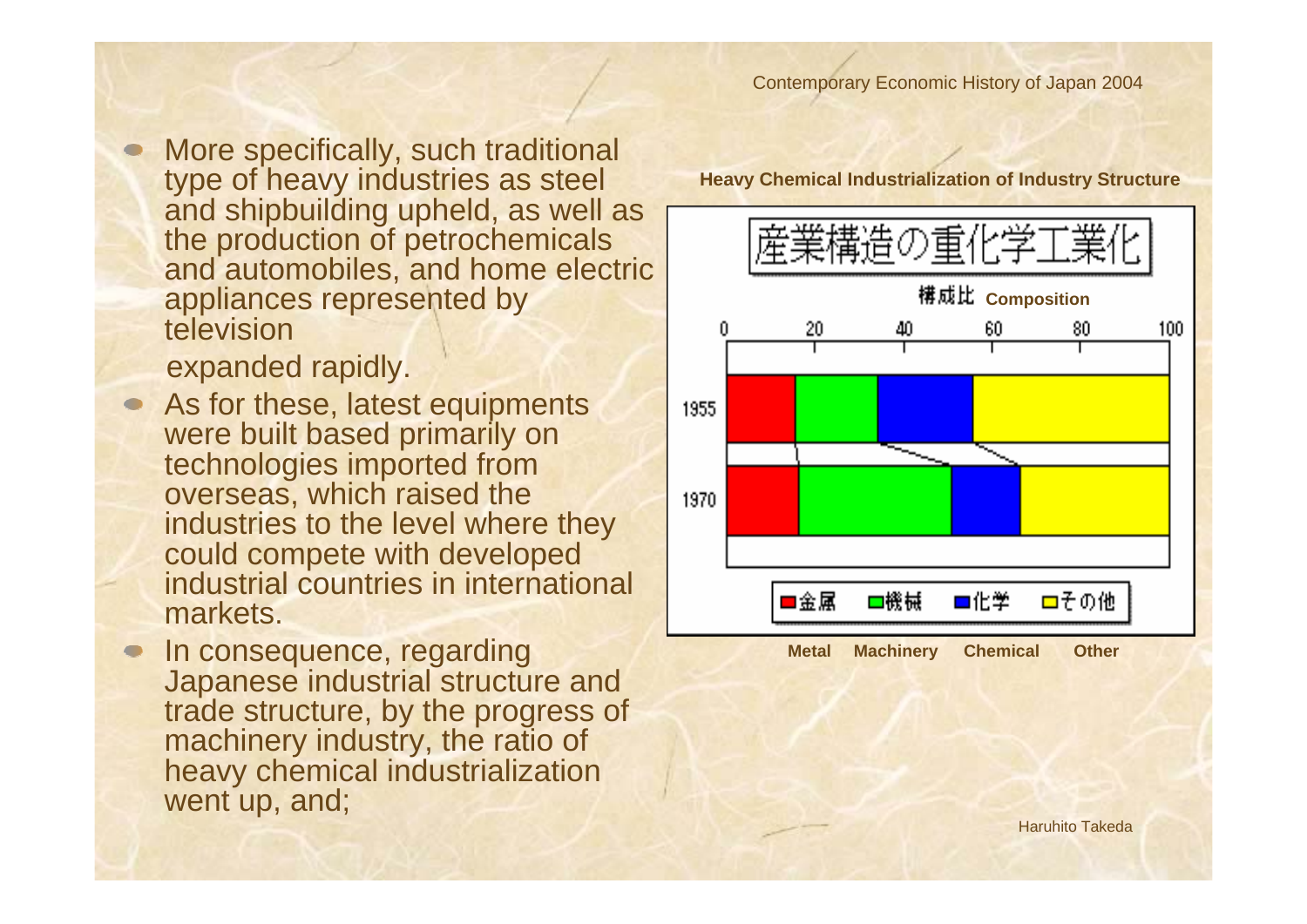#### Contemporary Economic History of Japan 2004

### **Changes in Export Structure**

As for trade, in the area of exports, textile goods diminished, and replacing them as the main export force were metal and machinery, particularly the fabricated machinery typified by automobile.

Corresponding to this situation, the importation of textile materials decreased, and mineral fuel, i.e. petroleum, came to hold

the central place in imports. Thus, the trade structure changed to that of a developed-country model with importing primary articles such as raw materials and fuel, and exporting industrial products.

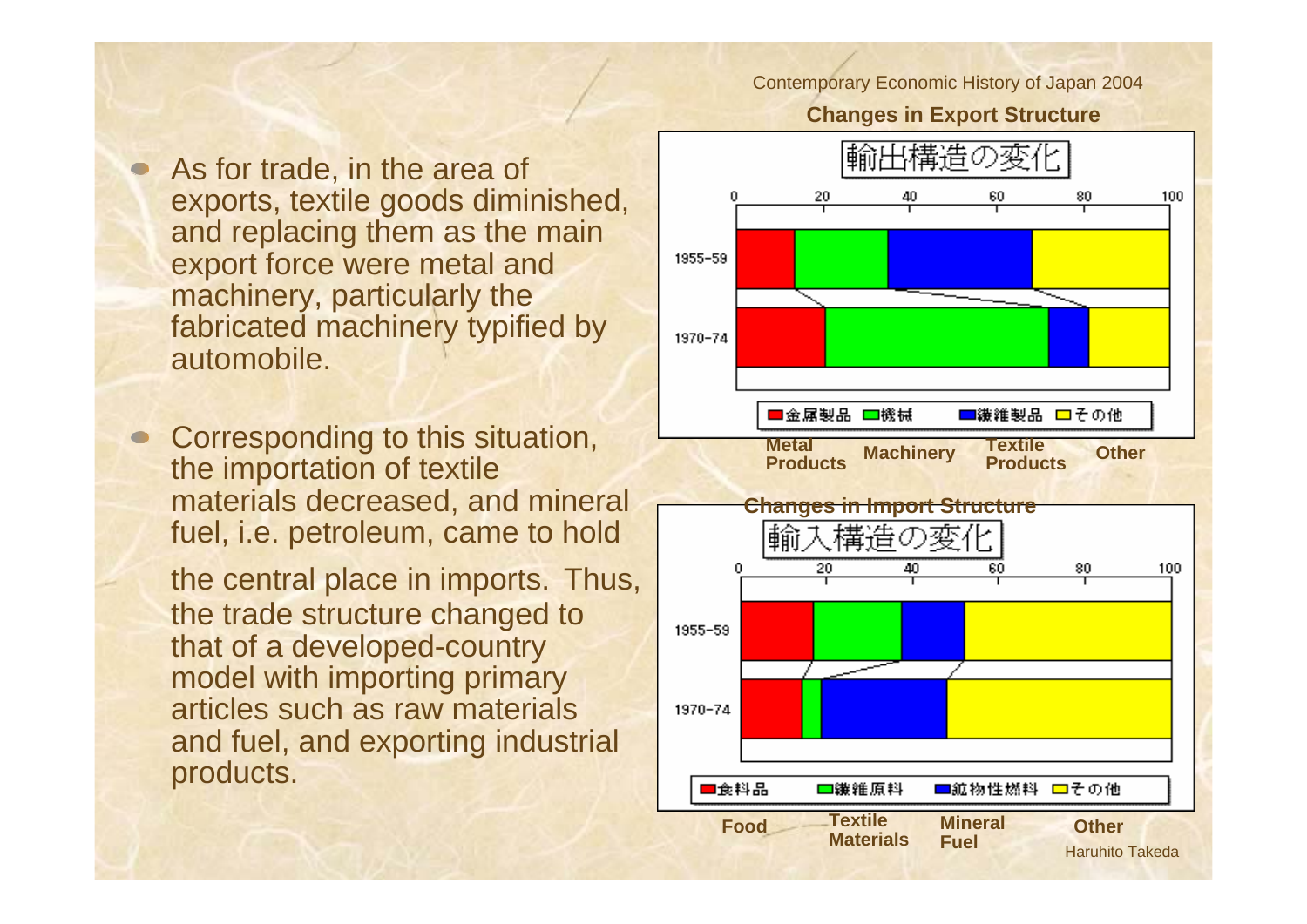**8**・**19 Automobile Production and Export by Major Countries (Unit: 1000 cars)**

|      | <b>Japan</b> | U.S.   | <b>Germany</b> | <b>France</b> |
|------|--------------|--------|----------------|---------------|
| 1955 | 69           | 9,204  | 909            | 725           |
| 60   | 482          | 7,905  | 2,055          | 1,369         |
| 65   | 1,876        | 11,138 | 2,976          | 1,642         |
| 70   | 5,289        | 8,284  | 3,842          | 2,750         |
| 75   | 6,941        | 8,982  | 3,186          | 3,300         |
| 77   | 8,514        | 12,695 | 4,104          | 4,006         |
| 1955 | 1            | 389    | 404            | 163           |
| 60   | 39           | 323    | 983            | 556           |
| 65   | 194          | 341    | 1,527          | 638           |
| 70   | 1,087        | 486    | 2,104          | 1,525         |
| 75   | 2,678        | 864    | 1,653          | 1,938         |
| 77   | 4,353        | 951    | 2,128          | 2,267         |

Japan Automobile Industry Association, *Automobile Statistical Chronology*, annual ed. Production in the table's upper half; Export in the lower half.

**8**・**20 NC Ratio of Machine Tool**

|                       |                           | 1970       | 1975        | 1977  |
|-----------------------|---------------------------|------------|-------------|-------|
| <b>Volume of</b>      | <b>JPN</b>                | 1451 Units | 2,128 5,110 |       |
| <b>Shipments U.S.</b> |                           | 1,901      | 3,991       | 3,752 |
| <b>NC Ratio</b>       | <b>JPN</b>                | 0.6%       | 2.2         | 3.9   |
| (Shipment)            | U.S.                      | 1.0        | 1.8         | 1.8   |
| <b>Order Entry</b>    | <b>Total Machine Tool</b> | 17.9       | 25.0        | 30.6  |
| (JPN)                 | <b>Lathe of above</b>     | 23.5       | 34.4        | 48.1  |

MITI, *Machinery Industry Statistical Year Book*, and Yamaichi Securities Research Institute, *Industrial Statistics 1978-9*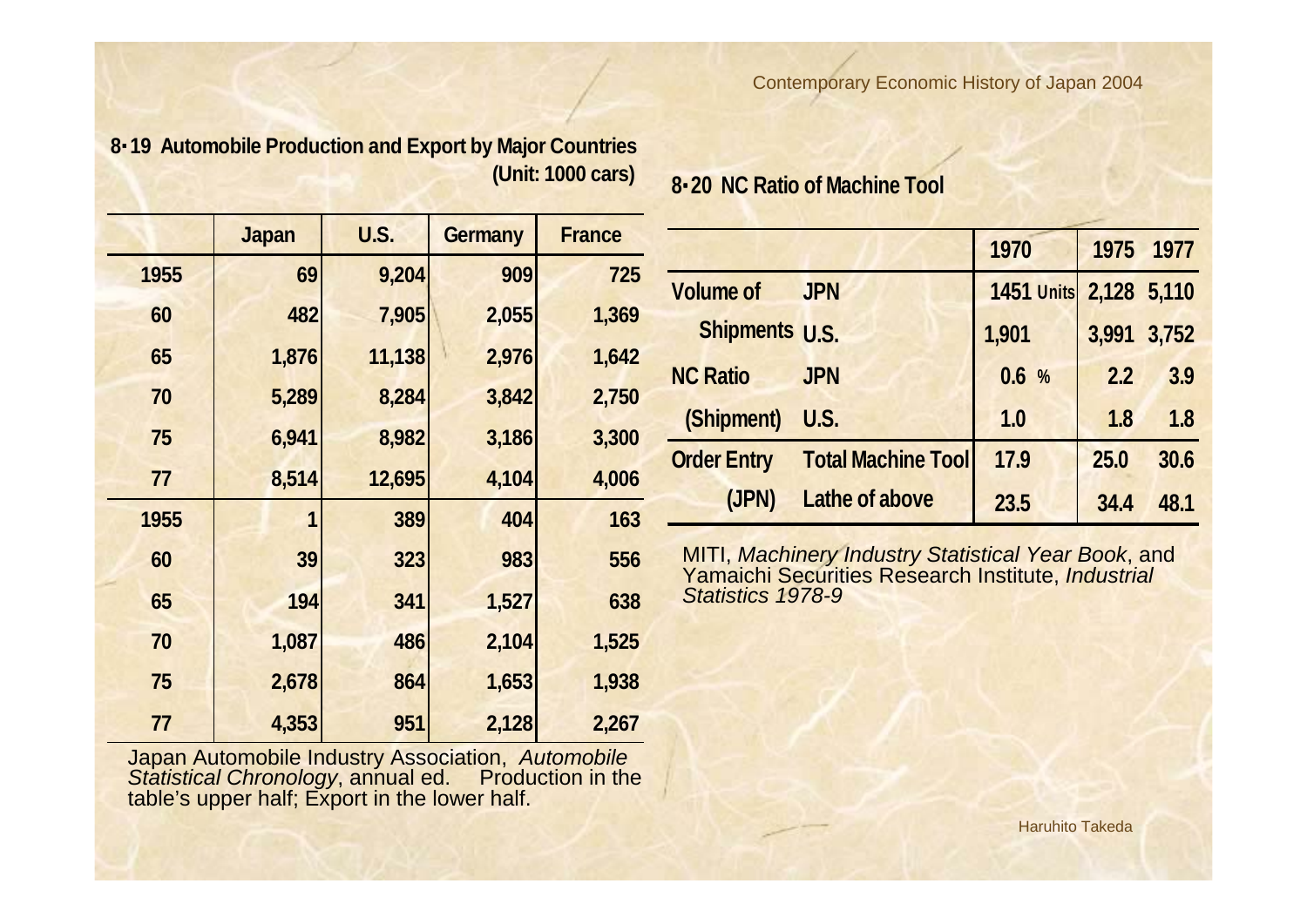- Corresponding to these changes, the liberalizations of trade and foreign exchange were promoted in the 1960s and the liberalization of the capital import became a political challenge.
	- The transition to an open economic structure attained this way indicated that Japanese industries possessed an enough competitiveness in world markets, and that the maintenance of a protectionist policy became unnecessary. It can be said that the international position of Japan enhanced that much.
- Needless to add, it was not that everybody had confidence in a development under the high growth. That a law to promote designated industries got drawn out, which aimed at strengthening an international competitiveness, primarily by MITI in the first half of the '60s, exemplifies that certain people considered there was an uncertainty about the liberalization, and that a preventive measure had better be prepared for Japanese industries and corporations not to be swallowed down by overseas gigantic companies, so as to respond to the liberalization of the capital import purported as the "2nd Black Ship". But this law was not established.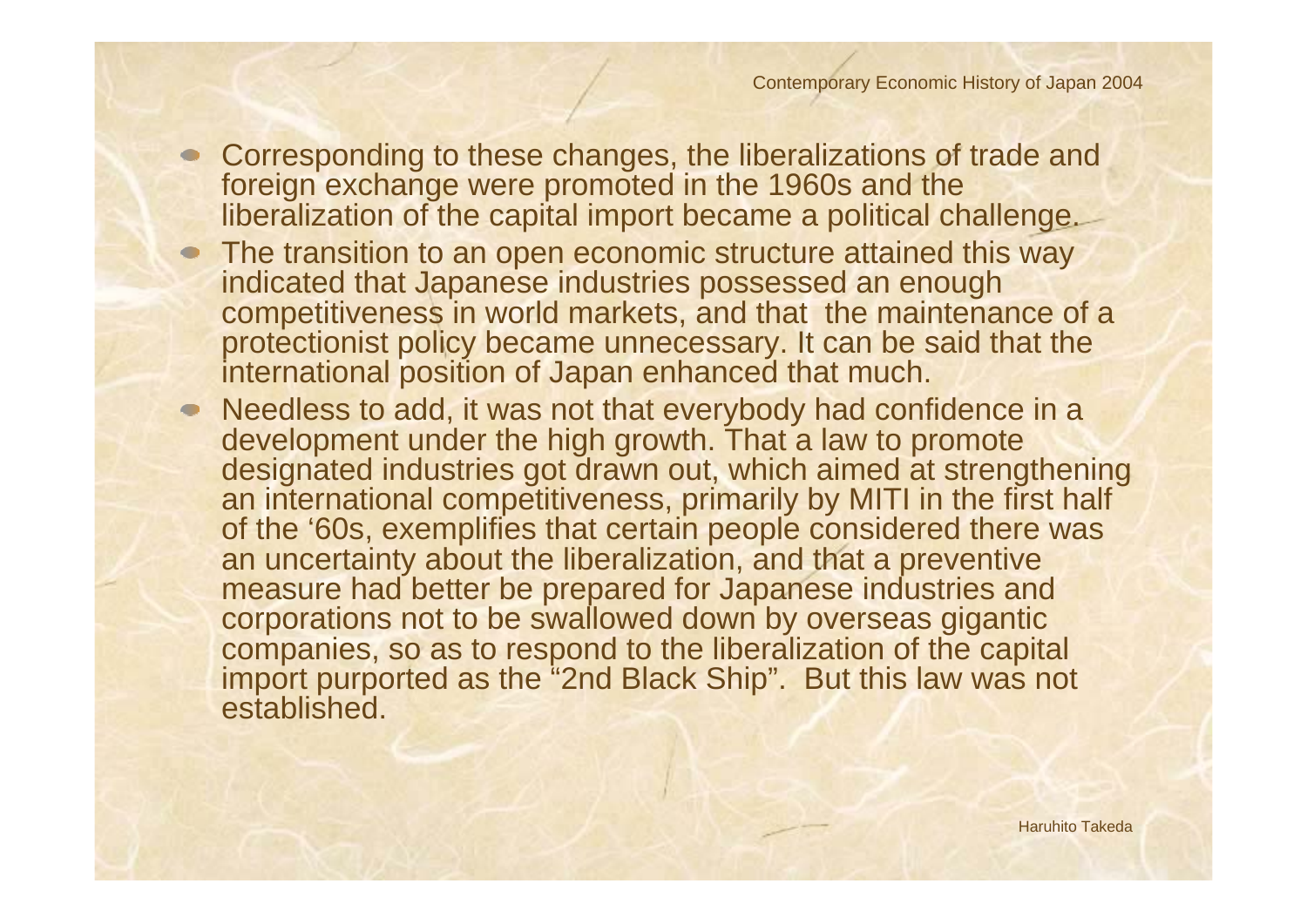After the recession of 1965, 1967 became a year to symbolize changes in Japan's external relations.

- **Firstly, this year or later, Japanese international trade balance has moved into the black regularly, and an uncertainty about the foreign currency resolved, and**
- **Second, the government decided on the basic policy on liberalizing capital transaction and laid out a plan to develop the liberalization in stages.**
- With the conversion to IMF Article-8-nation and the accession to OECD in '64, liberalizing the capital market was unavoidable.

#### Contemporary Economic History of Japan 2004

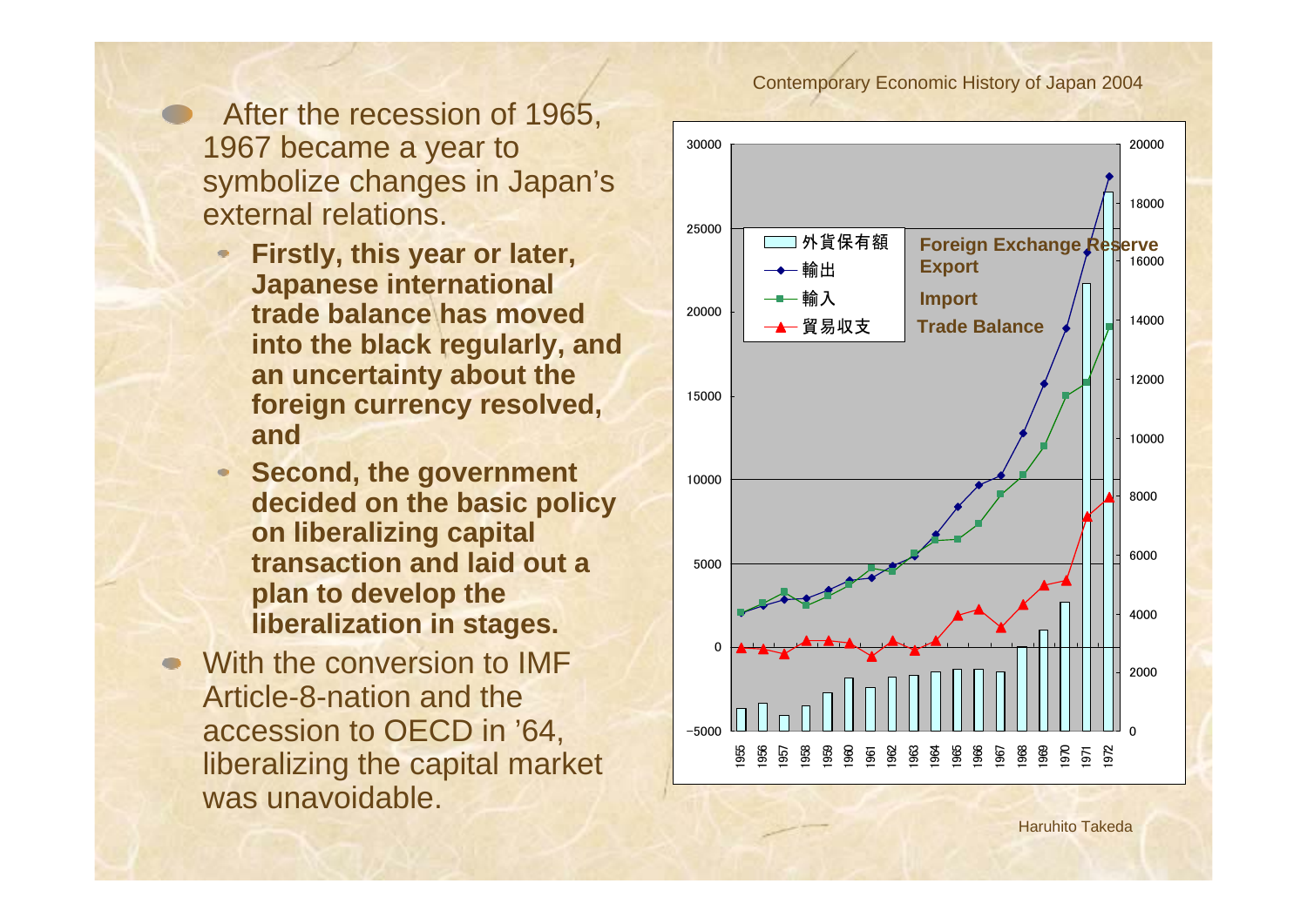- Up to then, Japan had put strict regulations for a foreign capital to establish a corporation within the country and to acquire securities of domestic corporations.
- Even for establishing a joint venture through technology import from an overseas corporation, strong limitations were imposed on a foreign capital not to acquire the shares in excess of 49%.
- As the government cast aside this principle in '67 and decided on a basic liberalization of the capital market, the new issue was how to deal with the transition to this open structure. The transition to an open economic structure meant a full exposure to the "threat of foreign capital."
- The restricted business categories were 19 including banking. In the 5th stage of the liberalization or later, non-liberalized categories were agriculture, forestry and fisheries industry, mining industry, petroleum industry, leather and leather goods manufacturing industry, retail industry.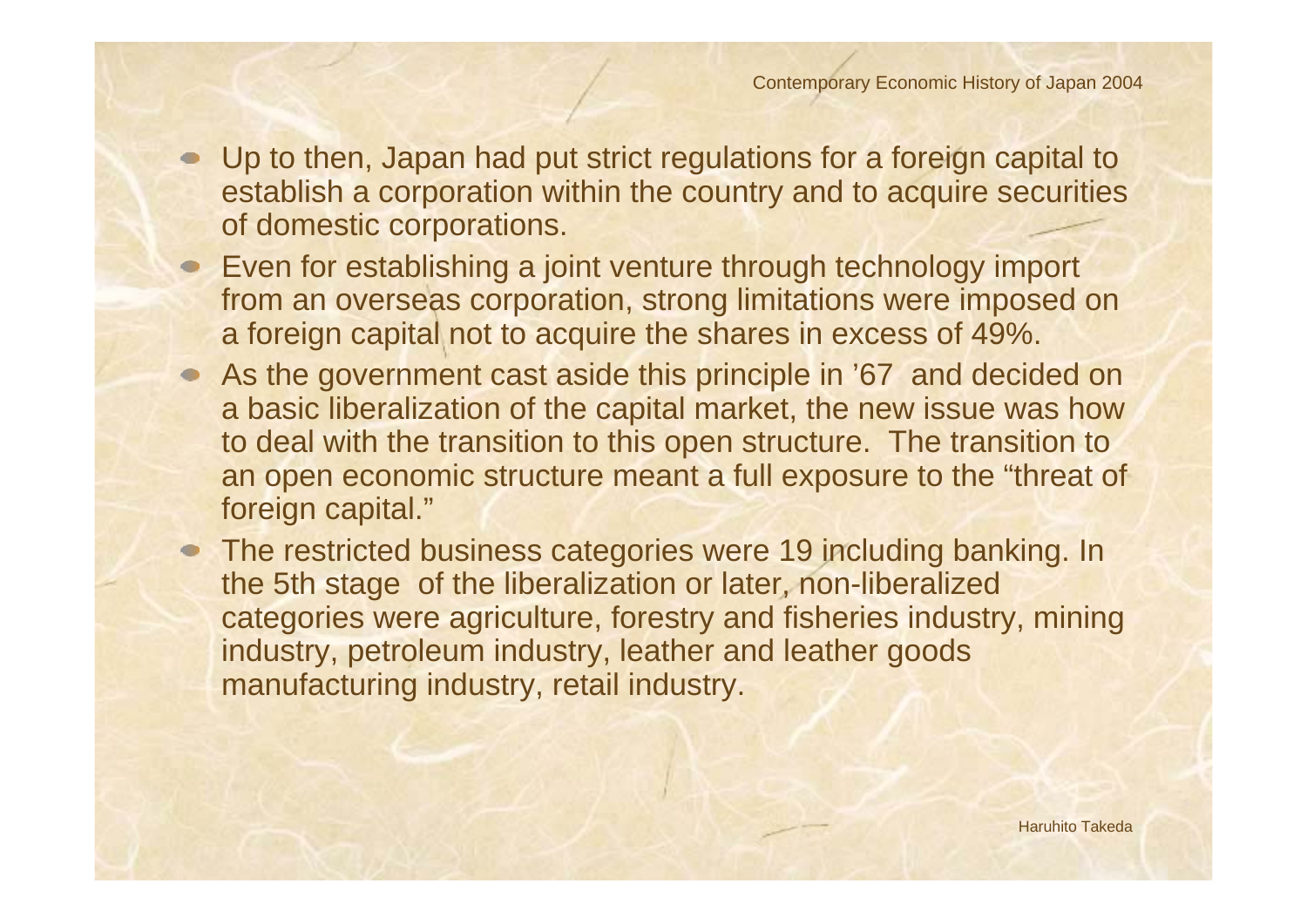### Contemporary Economic History of Japan 2004

# Foreign Technology Importation

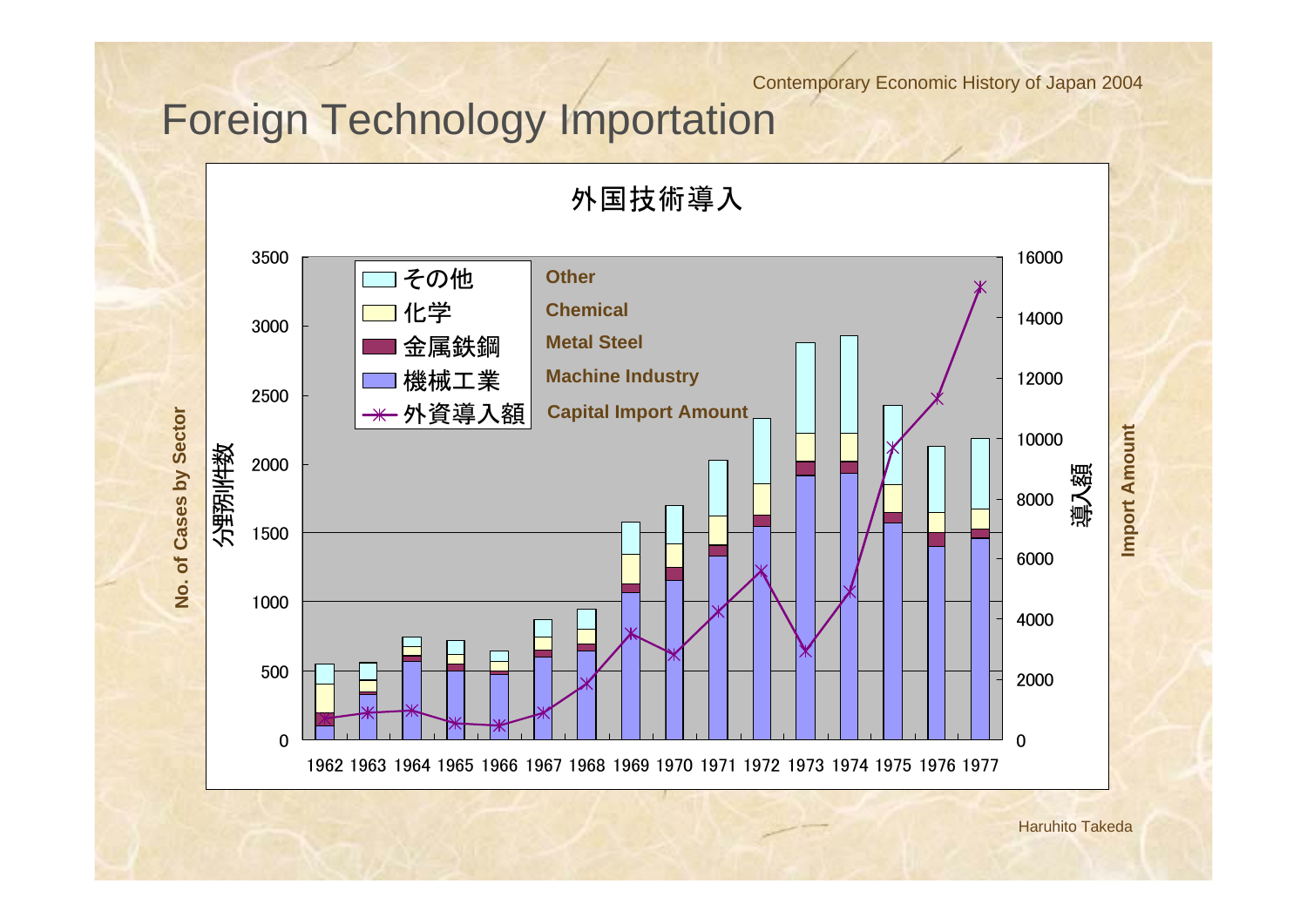### Progress in Capital Liberalization Contemporary Economic History of Japan 2004

|                                               |                                   | <b>New Corporate Establishement</b> |                                   | <b>Acquisition of Existing Firm's Stock</b> |                                        |                                      |  |  |
|-----------------------------------------------|-----------------------------------|-------------------------------------|-----------------------------------|---------------------------------------------|----------------------------------------|--------------------------------------|--|--|
|                                               | No. of Non-<br><b>Liberalized</b> | No. of 50%<br><b>Liberalized</b>    | No. of 100%<br><b>Liberalized</b> | 1 Foreign<br><b>Investor</b>                | <b>Overall Foreign Investors</b>       |                                      |  |  |
|                                               | <b>Category</b>                   | <b>Category</b>                     | <b>Category</b>                   |                                             | <b>Unrestricted</b><br><b>Category</b> | <b>Restricted</b><br><b>Category</b> |  |  |
| <b>Before 1st Stage</b>                       | <b>All Categories</b>             |                                     |                                   | <b>5% &amp; Below</b>                       | <b>15% &amp; Below</b>                 | <b>10% &amp; Below</b>               |  |  |
| <b>1st Stage: 7/67</b>                        |                                   | 33                                  | 17                                | 7% & Below                                  | <b>20% &amp; Below</b>                 | <b>15% &amp; Below</b>               |  |  |
| 2nd Stage: 3/69                               |                                   | 160                                 | 44                                | 7% & Below                                  | <b>20% &amp; Below</b>                 | <b>15% &amp; Below</b>               |  |  |
| <b>3rd Stage: 9/70</b>                        |                                   | 447                                 | 77                                | 7% & Below                                  | <b>25% &amp; Below</b>                 | <b>15% &amp; Below</b>               |  |  |
| <b>Liberalization of</b><br><b>Auto: 4/71</b> |                                   | 453                                 | 77                                | 7% & Below                                  | <b>25% &amp; Below</b>                 | <b>15% &amp; Below</b>               |  |  |
| 4th Stage: 8/71                               | 7                                 | <b>Basis</b>                        | 228                               | Under 10%                                   | Under 25%                              | Under 15%                            |  |  |
| <b>5th Stage: 5/73</b>                        | $5\overline{)}$                   |                                     | <b>Basis</b>                      | <b>100% Liberalized with Conditions</b>     |                                        |                                      |  |  |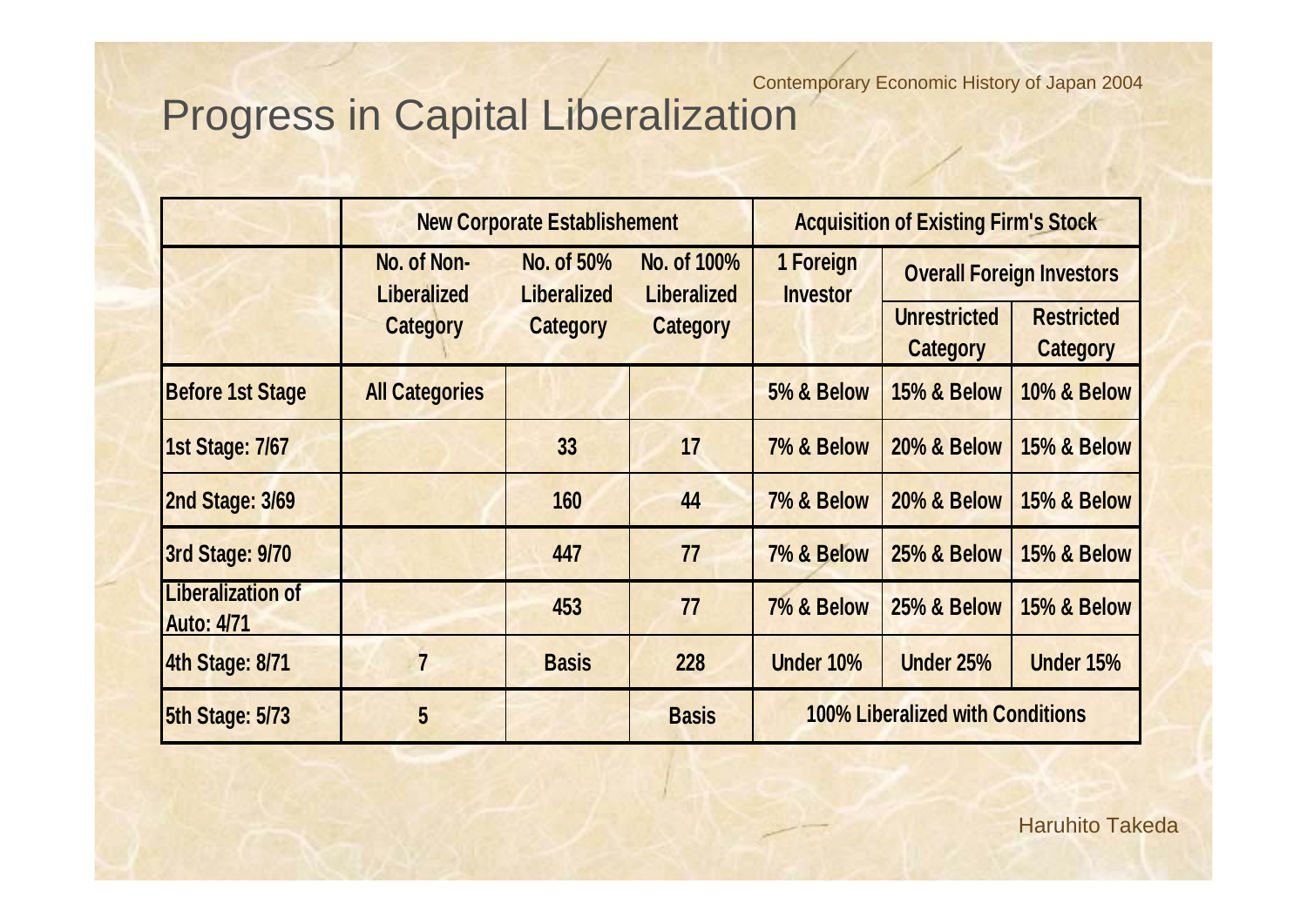### **8**・**30 Export Share of Countries of the World (Unit: %)**

Contemporary Economic History of Japan 2004

|                                | 1962 | 1965 | 1970 | 1975 |
|--------------------------------|------|------|------|------|
| <b>Developed Nations</b>       | 77.5 | 78.8 | 80.8 | 74.4 |
| U.S.                           | 16.9 | 16.0 | 15.1 | 13.5 |
| E <sub>C</sub>                 | 38.5 | 39.1 | 39.9 | 37.0 |
| <b>UK</b>                      | 9.2  | 8.3  | 6.9  | 5.5  |
| <b>W. Germany</b>              | 10.7 | 10.8 | 12.1 | 11.3 |
| <b>France</b>                  | 6.0  | 6.1  | 6.4  | 6.2  |
| <b>Other Western Europe</b>    | 8.9  | 9.6  | 9.9  | 9.8  |
| <b>Other Developed Nations</b> | 13.2 | 14.1 | 15.9 | 14.1 |
| Japan                          | 4.0  | 5.1  | 6.8  | 7.0  |
| <b>Other</b>                   | 9.2  | 9.0  | 9.1  | 7.1  |
| <b>Developing Nations</b>      | 22.5 | 21.2 | 19.2 | 25.6 |
| <b>Oil Export Nations</b>      | 6.4  | 6.8  | 6.5  | 13.8 |
| <b>Other</b>                   | 16.1 | 14.4 | 12.7 | 11.8 |

Bank of Japan, *International Comparative Statistics*, annual ed.

**8**・**32 Transit of Foreign Currency Reserve by Country (Unit: US\$ 100 Million)**

|      | <b>Developed</b><br><b>Nations</b> | (U.S.) | (Japan) | (W.<br><b>Germany</b> ) | Oil<br><b>Producing</b><br><b>Nations</b> | <b>Nonoil</b><br><b>Producing</b><br><b>Nations</b> | <b>Total</b> |
|------|------------------------------------|--------|---------|-------------------------|-------------------------------------------|-----------------------------------------------------|--------------|
| 1965 | 591                                | 155    | 21      | 71                      | 29                                        | 85                                                  | 705          |
| 66   | 605                                | 149    | 21      | 80                      | 31                                        | 90                                                  | 727          |
| 67   | 612                                | 148    | 20      | 82                      | 35                                        | 97                                                  | 744          |
| 68   | 633                                | 157    | 29      | 99                      | 37                                        | 108                                                 | 778          |
| 69   | 625                                | 170    | 35      | 71                      | 41                                        | 120                                                 | 785          |
| 70   | 749                                | 145    | 44      | 136                     | 50                                        | 139                                                 | 928          |
| 71   | 1,071                              | 122    | 152     | 186                     | 84                                        | 158                                                 | 1,314        |
| 72   | 1,263                              | 132    | 184     | 232                     | 109                                       | 216                                                 | 1,588        |
| 73   | 1,401                              | 144    | 122     | 337                     | 145                                       | 296                                                 | 1,842        |
| 74   | 1,385                              | 159    | 135     | 299                     | 470                                       | 324                                                 | 2,179        |
| 75   | 1,398                              | 162    | 128     | 310                     | 565                                       | 313                                                 | 2,276        |
| 76   | 1,488                              | 187    | 166     | 324                     | 657                                       | 432                                                 | 2,577        |
| 77   | 1,805                              | 193    | 228     | 325                     | 754                                       | 531                                                 | 3,090        |

Same as prior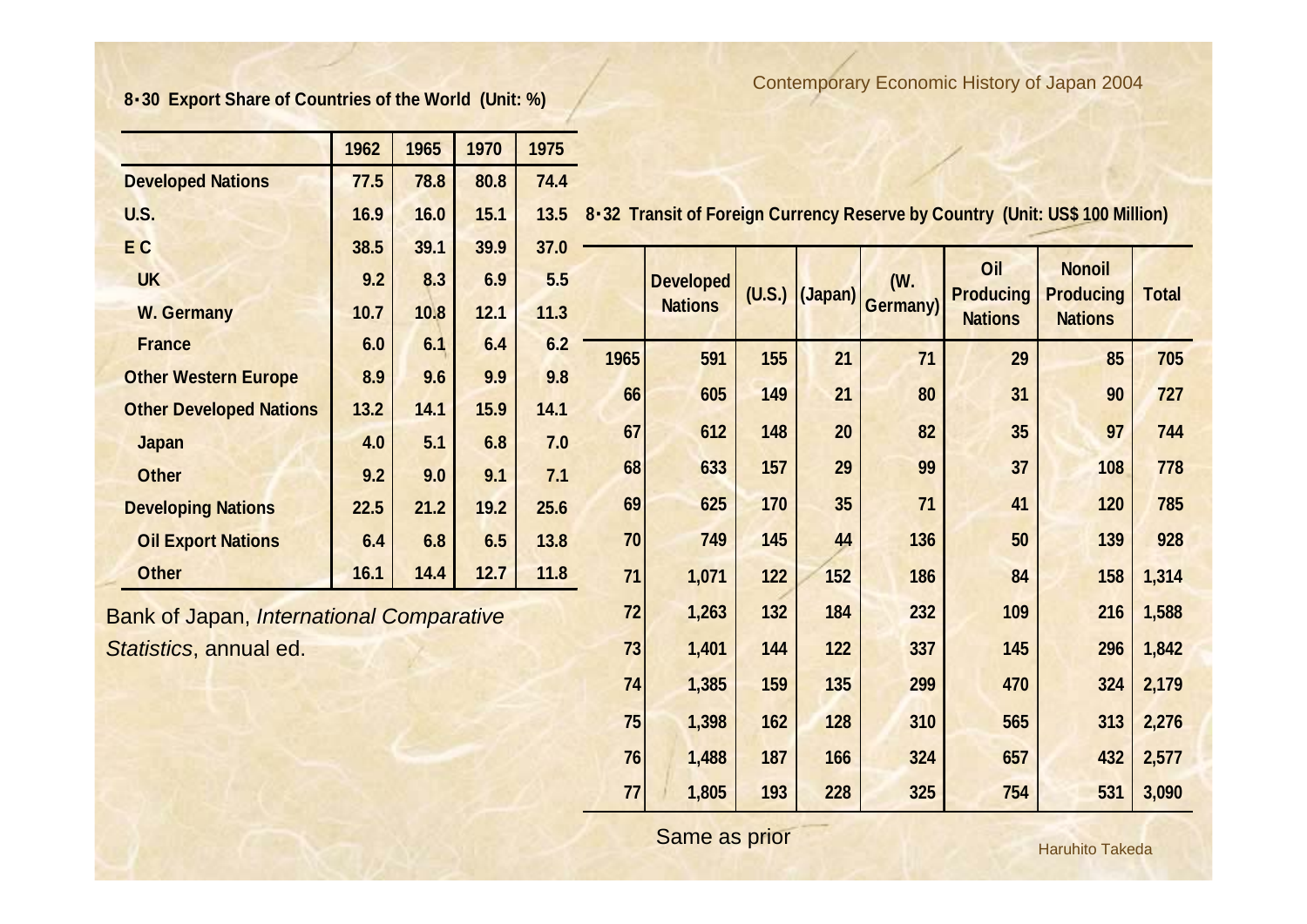#### **8**・ **34 Gravit y of Trade with Ja pan Looked from Parter Nations**

|                     |            |          |         | (Unit: %)                                                            |      |                                |                                          |                                                               |                                |
|---------------------|------------|----------|---------|----------------------------------------------------------------------|------|--------------------------------|------------------------------------------|---------------------------------------------------------------|--------------------------------|
|                     |            |          |         | Japan's Export   Parter's Import   Japan's Import   Partner's Export |      |                                |                                          | 8.33 U.S. Balance of Trade with Japan (Unit: Million Dollars) |                                |
| U.S.                | 20.2(1)    | 11.8(2)  | 20.1(1) | 8.9(2)                                                               |      |                                |                                          |                                                               |                                |
| <b>Canada</b>       | 2.1(15)    | 3.5(3)   | 4.3(6)  | 6.5(2)                                                               |      | <b>Export to</b><br><b>JPN</b> | <b>Import from Balance</b><br><b>JPN</b> | with JPN                                                      | <b>Trade</b><br><b>Balance</b> |
| <b>Australia</b>    | 3.1(8)     | 17.6(2)  | 7.2(4)  | 29.2(1)                                                              | 1960 | 1,341                          | 1,149                                    | 197                                                           | 4,546                          |
| <b>Indonesia</b>    | 3.3(6)     | 31.0(1)  | 5.9(5)  | 44.1(1)                                                              | 61   | 1,739                          | 1,055                                    | 684                                                           | 5,461                          |
| <b>Singapore</b>    | 2.7(11)    | 16.9(1)  | 0.7(25) | 8.7(3)                                                               |      |                                |                                          |                                                               |                                |
| <u>Malaysia</u>     | 1.0(25)    | 20.1(1)  | 1.2(20) | 14.5(2)                                                              | 62   | 1,415                          | 1,358                                    | 57                                                            | 5,637                          |
| <b>Thai</b>         | 1.7(18)    | 31.5(1)  | 1.3(19) | 25.6(1)                                                              | 63   | 1,697                          | 1,498                                    | 199                                                           | 5,259                          |
| <b>Philippines</b>  | 1.8(17)    | 28.0(1)  | 1.9(13) | 37.9(2)                                                              | 64   | 2,009                          | 1,768                                    | 241                                                           | 7,013                          |
| <b>Taiwan</b>       | 3.3(7)     | 30.4(1)  | 1.4(17) | 13.2(2)                                                              | 65   | 2,080                          | 2,414                                    | $\triangle$ 334                                               | 5,255                          |
| Korea               | 4.0(4)     | 33.4(1)  | 2.3(10) | 25.4(2)                                                              | 66   | 2,364                          | 2,963                                    | $\triangle$ 599                                               | 3,786                          |
| <b>China</b>        | 4.0(3)     | 31.2(1)  | 2.6(9)  | 22.3(1)                                                              | 67   | 2,699                          | 2,999                                    | $\triangle$ 300                                               | 4,083                          |
| <b>Hong Kong</b>    | 2.5(13)    | 20.9(1)  | 0.4(33) | 6.4(4)                                                               | 68   | 2,954                          | 4,054                                    | $\Delta$ 1,100                                                | 1,000                          |
| India               | 0.8(28)    | 8.1(3)   | 1.1(21) | 10.3(3)                                                              | 69   | 3,490                          | 5,888                                    | $\Delta$ 1,398                                                | 1,279                          |
| <b>Iran</b>         | 3.3(5)     | 16.0(1)  | 8.6(3)  | 18.0(1)                                                              | 70   | 4,652                          | 5,875                                    | $\triangle$ 1,223                                             | $\triangle$ 3,263              |
| <b>Kuwait</b>       | 0.7(34)    | 17.1(1)  | 3.5(7)  | 25.7(1)                                                              | 71   | 4,055                          | 7,261                                    | $\triangle$ 3,206                                             | $\Delta$ 1,465                 |
| Saudi Arabia        | 2.4(14)    | 16.0(2)  | 10.6(2) | 14.8(1)                                                              | 72   | 4,941                          | 9,064                                    | $\triangle$ 4,123                                             | $\triangle$ 5,879              |
| <b>Liberia</b>      | 4.6(2)     | $5.4$ () | 0.0(86) | $2.6$ ()                                                             | 73   | 8,312                          | 9,645                                    | $\Delta$ 1,333                                                | $\triangle$ 2,193              |
| <b>South Africa</b> | 1.6(20)    | 11.1(4)  | 1.6(15) | 12.4(2)                                                              |      |                                |                                          |                                                               |                                |
| <b>Brazil</b>       | $1.7$ (19) | 9.3(4)   | 1.5(16) | 7.8(3)                                                               | 74   | 10,679                         | 12,268                                   | $\Delta$ 1,589                                                | $\triangle$ 1,712              |
| W. Germany          | 3.0(9)     | 2.4(8)   | 2.0(12) | 1.1(23)                                                              | 75   | 9,565                          | 11,268                                   | $\Delta$ 1,703                                                | 11,512                         |
| <b>UK</b>           | 2.6(12)    | 2.8(13)  | 1.4(18) | 1.6(18)                                                              | 76   | 10,144                         | 15,504                                   | $\Delta$ 5,360                                                | $\Delta$ 5,680                 |
| <b>USSR</b>         | 2.9(10)    | 4.4 $()$ | 2.0(11) | $3.5$ ()                                                             | 77   | 10522                          | 18,623                                   | $\triangle$ 8,101                                             | $\Delta$ 26,654                |

Contemporary Economic History of Japan 2004

| 8.33 U.S. Balance of Trade with Japan (Unit: Million Dollars) |  |
|---------------------------------------------------------------|--|
|---------------------------------------------------------------|--|

△ **3,263**

△ **1,465**

△ **2,193**

△ **1,712**

△ **5,680**

△ **26,654**

In parentheses are rankings. Calculated from Statistical Office of UN, *1975 World Trade Annual*, 1977, Statistical Department in Prime Minister's Office, *International Statistical Directory*, 1978 ed., MITI, *Trade White Paper*, 1976 ed.

JETRO, *Overseas Market White Paper*, annual version

(Source) Yoshio Ando *Japanese modern economic history handbook second edition* p.172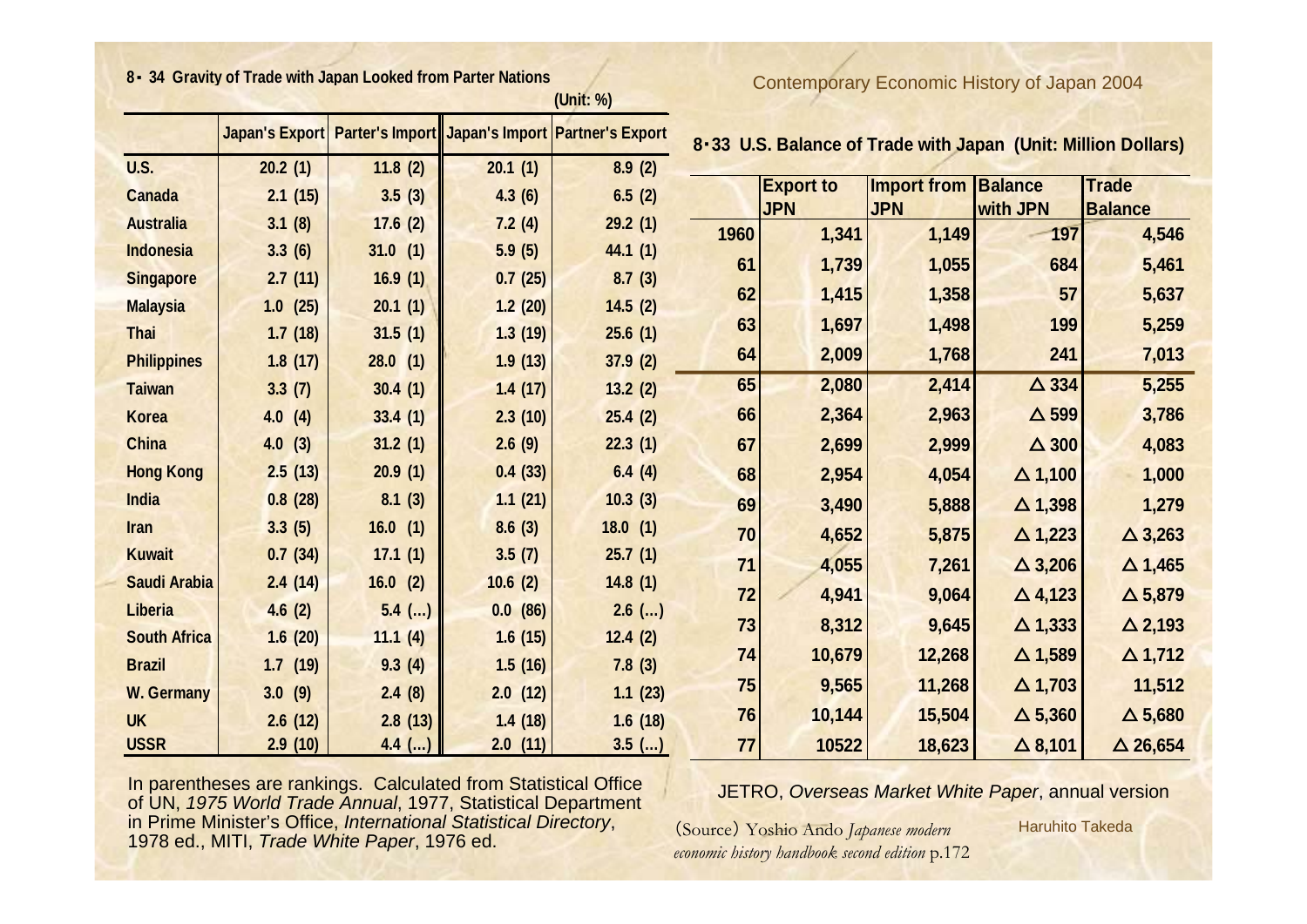# 2. Big Merger

Against such a background, spate of mergers were planned or actually executed among influential large corporations. And that meant a restructuring of the postwar industrial structure which was formed through the breakup of companies by dissolution of Zaibatsu and the Elimination of Excessive Concentration of economic power law. The move was intended to unmake a competitive structure of the market, which was built on the basis of the antimonopoly law as the fundamental philosophy, by business consolidations.

Specifically, 3 companies affiliated with Mitsubishi Heavy Industry concluded a merger agreement in '63. Regarding this case, it is said that a Mitsubishi-affiliated business group made a judgment for the split three firms to consolidate so as to form a new Mitsubishi Heavy Industry which could improve the competitiveness, wherefrom Mitsubishi Corp. and Mitsubishi Bank primarily played the role of mediation and enacted the merger. Subsequently around 1967, Oji and Yawata/Fuji started showing moves toward mergers (see the chronology): In Mar. '68, Ojiaffiliated 3 companies signed on for a merger (unrealized), and as if to heel this, the consolidation issue of Yawata and Fuji, former Nippon Steel's affiliates, was uncovered.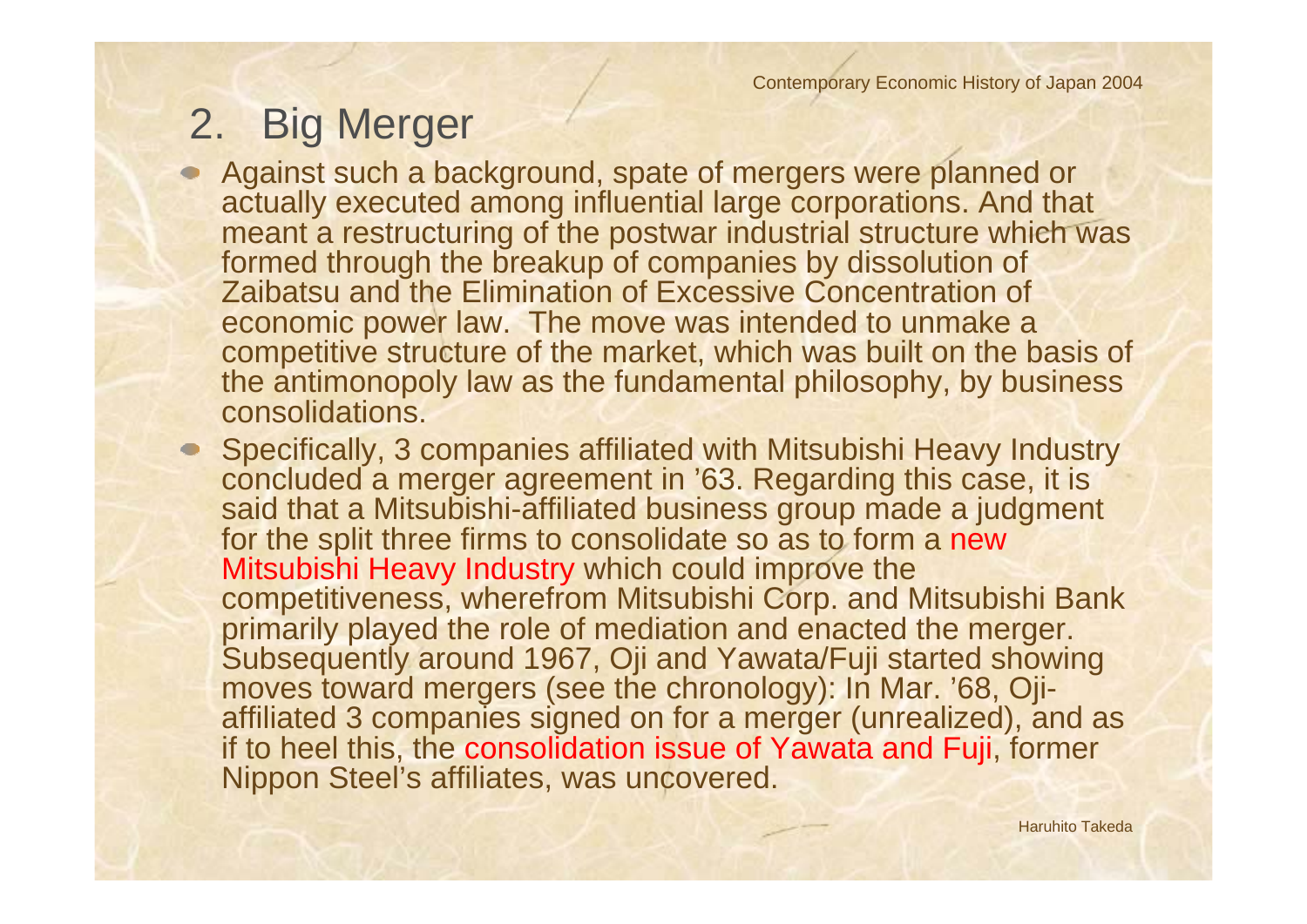The reason for big mergers was a crisis awareness that, due to the liberalization of the capital market, Japanese corporations with a weak external competitiveness would lose out in the competition with foreign companies and end up being acquired.

### Main corporate mergers:

 $\blacksquare$ 

- **Apr**. '**64 : Shin Mitsubishi Heavy Industry merged with Mitsubishi Nippon Heavy Industry/Mitsubishi Shipbuilding**
- **Apr. '65 : Kobe Steel with Amagasaki Steel**  $\bullet$
- **Apr. '66 : Toyobo with Kureha Spinning**   $\bullet$
- **Aug. '66 : Nissan Motor with Prince Automobile**  $\bullet$
- **Aug. '67 : Fuji Steel with Tokai Steel**  $\blacksquare$
- **Oct. '68 : Nissho with Iwai Sangyo**   $\bullet$
- **Oct. '68 : Toyo Koatsu with Mitsui Chemical Industry**  $\bullet$ 
	- **Apr. '69 : Kawasaki Heavy Industry with Kawasaki Aircraft/Kawasaki Vehicle**
- **Jun. '69 : Sumitomo Machinery Industry with Uraga Heavy Industry**  $\bullet$
- **Oct. '69 : Nichibo with Nippon Rayon**  $\bullet$
- **Mar. '70 : Yawata Steel with Fuji Steel**  $\bullet$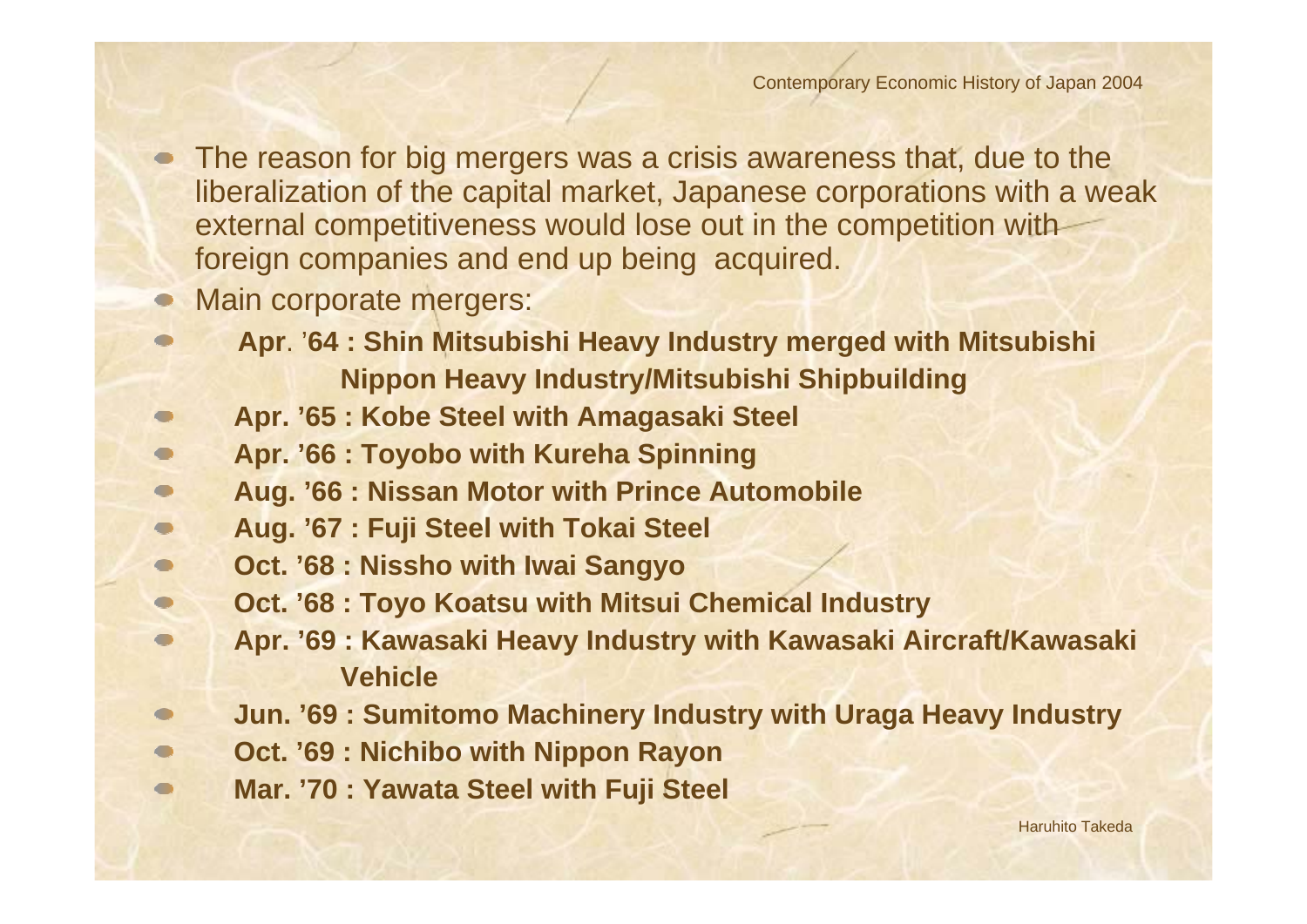### Biographical Sketch of Big Merger Progression

- **Oct. 28,'63: Mitsubishi's 3 heavy industries (Mitsubishi Nippon, Shin Mitsubishi Heavy Industry, Mitsubishi Shipbuilding) concluded merger agreement**
- **Apr. '64: Converted to IMF Article 8 nation**  $\bullet$
- **Jun. 1, '64: Mitsubishi Heavy Industry formed**
- **Jun. '67: Cabinet council decided on principle on liberalization of capital transaction**
- **Mar. 1, '68: Oji-affiliated 3 firms (Oji Paper, Jyujo Paper, Honshu Paper)**   $\bullet$ **concluded merger agreement**
- **Apr. 17, '68: Mainichi Shimbun scooped "Yawata/Fuji merger"**
- **May 1, '68: Two presidents Nagano/Inayama made formal announcement on merger in Apr. '69.**
- **Jun.15, '68: Antimonopoly-policy advisory panel organized by 90 economists voiced protest against mergers**
- **Jul-Aug. '68: Intensive discussion by Special Committee of Industrial Structure Council, which ultimately concluded, "Big mergers are necessary."**
- **Oct. '68 : Fair trade commission began its investigation**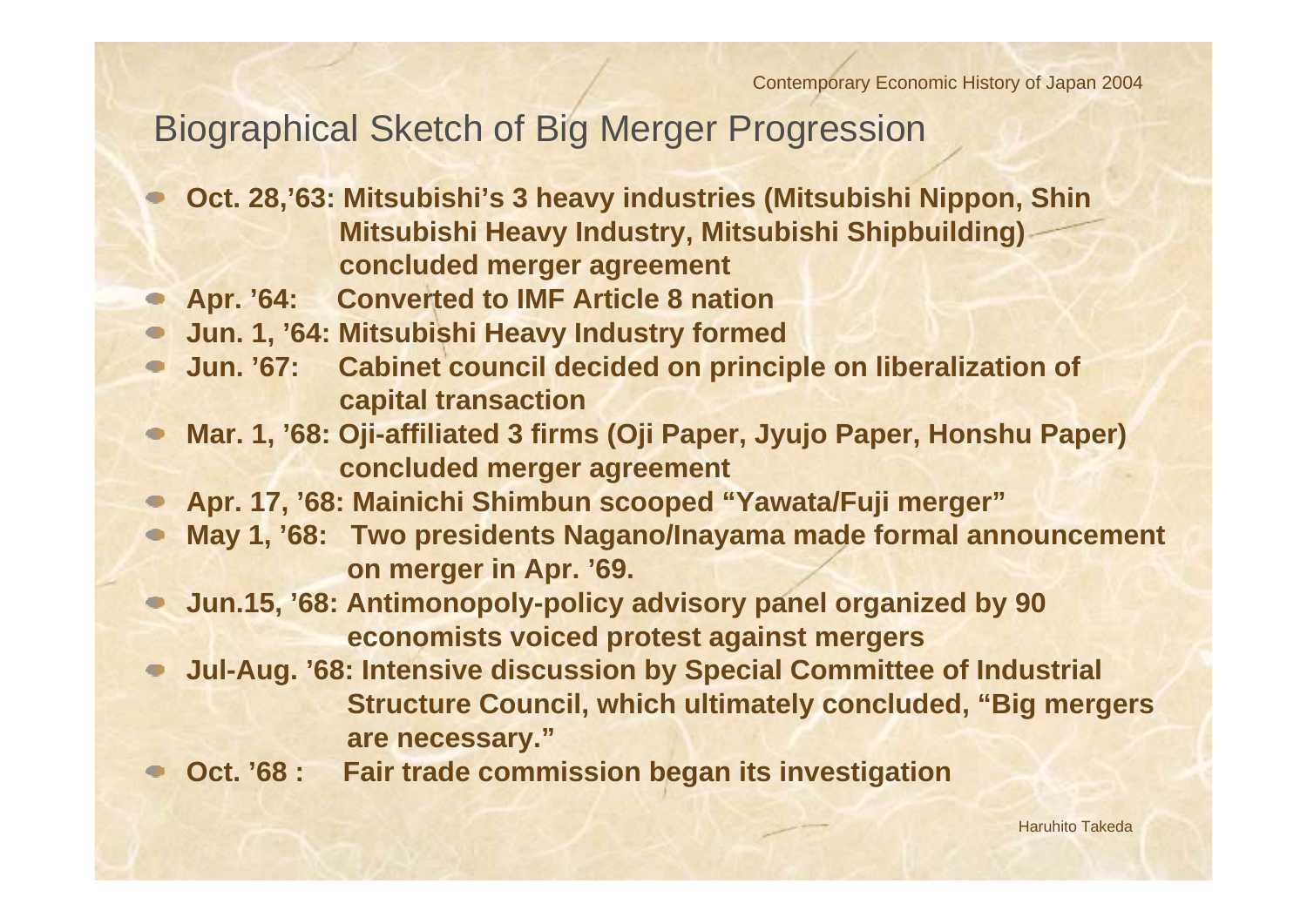Feb. 24, '69: Fair trade commission verbally informed two sides of its preliminary review result to unofficially announce that the merger could lead to an infringement of the antitrust law with respect to 4 items. Mar. 12: Both sides submitted their countermeasures Mar. 24: Fair trade commission began its formal probation May 7: The commission admonished its denegation on the merger, which both parties refused. Jun.19: Formal judicial proceedings begun (the first-ever case of a merger plan brought to a judicial process) Oct. 30: The commission delivered its decision: Merger decided formally.

Mar. 31, '70: New Nippon Steel Co. established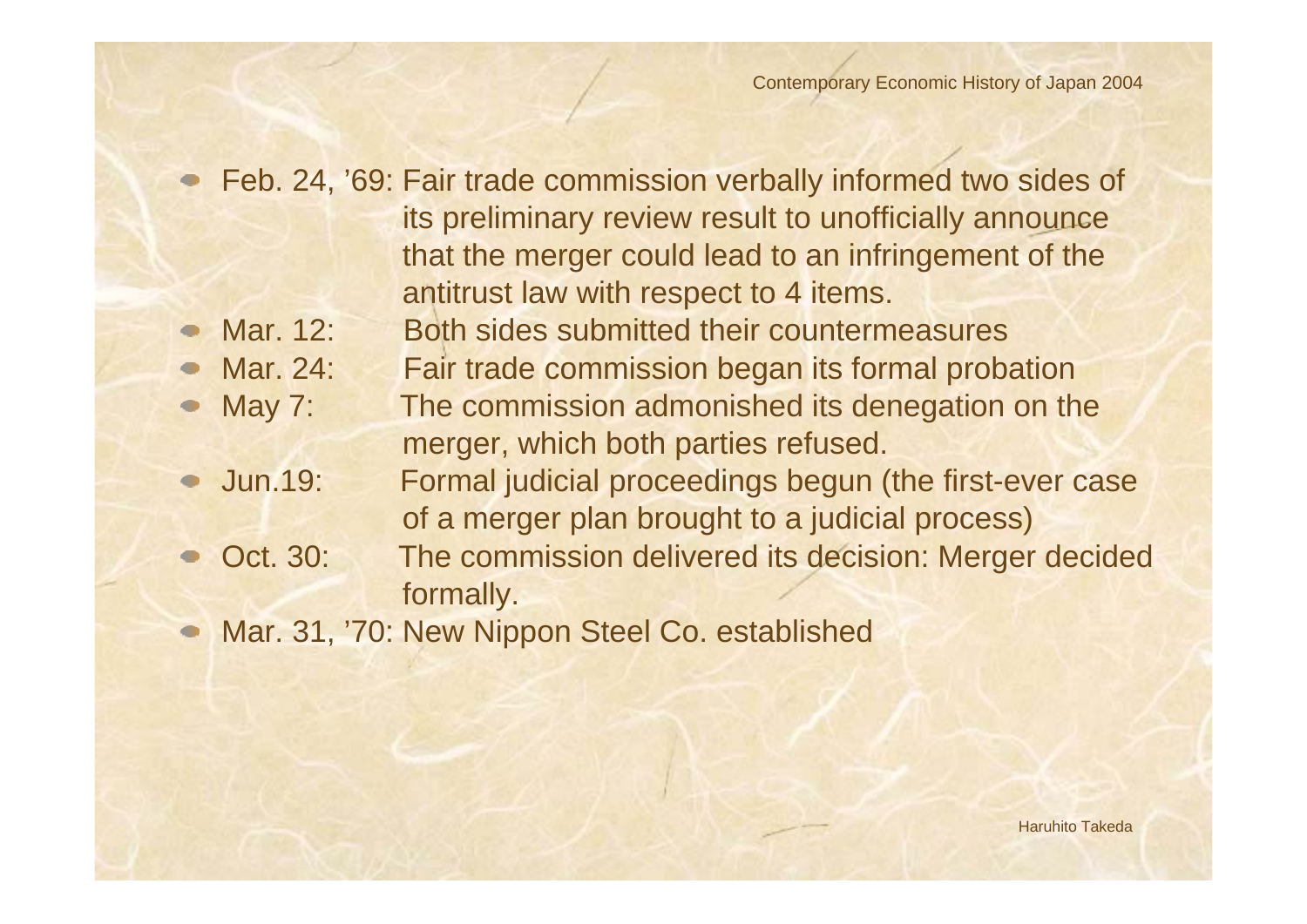- Apparently it was to distort a competitive structure but was approved conclusively.
- The process, however, constituted a strong restriction on the corporate behavior, hence disabling the firm's pursuit of share expansion any further.



注 : 八幡・富士の従業員数は昭和45年3月1日現在, それ以外は44 年末時点。

出典:『通商産業政策史』第10巻, p179。

●図13-2 新日鉄発足時の主要企業比較

**Note: Employee for Yawata and Fuji are as of Mar. 1,1970,while ones for all others are of the end of 1969. Source***: History of Trade and Industrial Policies***, Vol. 10, P.179**

**Diagram 13-2 Comparison of Major Companies at Time of Nippon Steel Inauguration** (Source) Hruhito Takeda *Case File of Japanese Economy* p.<sup>284</sup>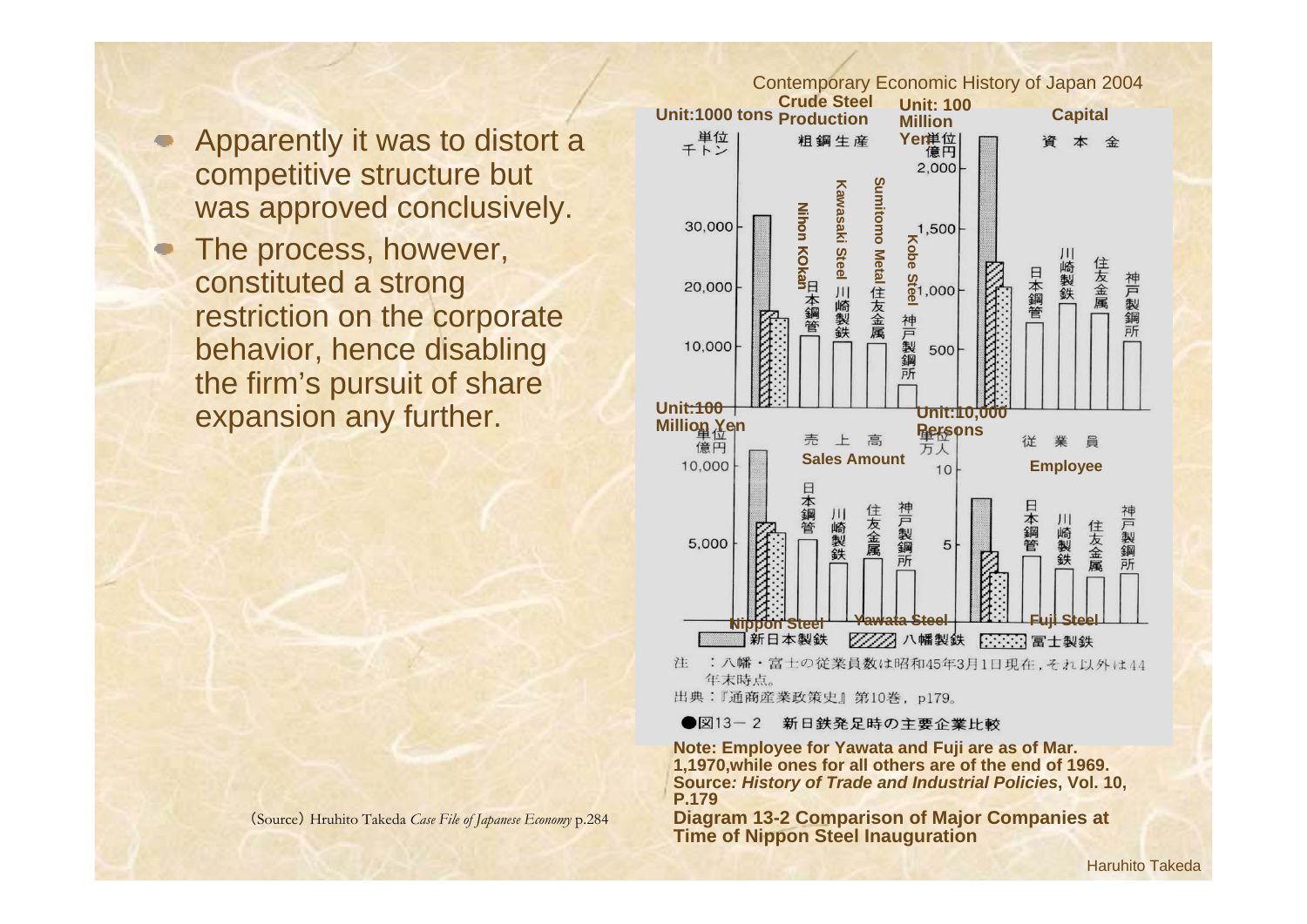#### **8**・**18 Status of Strip Mill Installation in Major Countries**

#### **8**・**17 Steel Technology Level of Major Countries**

|                       |            |                | 1960            | 1965                    | 1971           | 1975             |                                    |                | 1960 | 1965                 | 1971         | 1975            |
|-----------------------|------------|----------------|-----------------|-------------------------|----------------|------------------|------------------------------------|----------------|------|----------------------|--------------|-----------------|
| Fotal                 |            | <b>JPN</b>     | $\overline{7}$  | 13                      | 21             | 23               |                                    | <b>JPN</b>     | 619  | 507                  | 478          | 443             |
|                       |            | <b>U.S.</b>    | 39              | 40                      | 46             | 46               | <b>Coke Ratio</b>                  | <b>U.S.</b>    | 749  | 656                  | 630          | 611             |
|                       |            | <b>Germany</b> | $\overline{2}$  | $\bf 6$                 | $\overline{7}$ | $\overline{7}$   | (Kg/MT.)                           | <b>Germany</b> | 826  | 668                  | 559          | 497             |
|                       |            | <b>USSR</b>    | $\cdot$ .       | $\boldsymbol{9}$        | 16             | 16               |                                    | <b>USSR</b>    | 723  | 619                  | 574          | 546             |
|                       |            | <b>Total</b>   | 77              | 115                     | 150            | 157              |                                    |                |      |                      |              |                 |
| <b>Hot Strip Mill</b> |            | <b>JPN</b>     | $\overline{2}$  | 5                       | 11             | 11               |                                    | <b>JPN</b>     | —    | $\mathbf{3}$         | $17$         | 30              |
|                       |            | <b>U.S.</b>    | 21              | 23                      | 29             | 29               |                                    | <b>U.S.</b>    | —    | $\bf{0}$             | $\mathbf 1$  | 5               |
|                       | Continuous | <b>Germany</b> | $\mathbf{1}$    | $\overline{2}$          | $\overline{2}$ | $\overline{2}$   | Large Blast Furnace<br>(units)     | <b>Germany</b> | —    | $\bf{0}$             | $\mathbf{o}$ | $6\phantom{1}6$ |
|                       |            | <b>USSR</b>    | .               | $\overline{\mathbf{5}}$ | $\mathbf 9$    | $\boldsymbol{9}$ |                                    | <b>USSR</b>    |      | 10                   | 17           | 27              |
|                       |            | <b>Total</b>   | 31              | 45                      | 68             | 69               |                                    | <b>Total</b>   |      | 13                   | 41           | 89              |
|                       |            | <b>JPN</b>     | 23              | 48                      | 68             | 70               |                                    | <b>JPN</b>     | 11.9 | 55                   | 79.1         | 82.5            |
|                       |            | <b>U.S.</b>    | 100             | $121$                   | 137            | 137              | LD Rate (%)                        | <b>U.S.</b>    | 3.4  | 17.4                 | 48.2         | 61.6            |
|                       | Total      | <b>Germany</b> | 5               | 26                      | 31             | 35               |                                    | <b>Germany</b> | 2.5  | 19.1                 | 55.8         | 69.3            |
| Cold Strip MII        |            | <b>USSR</b>    | $-$             | $12$                    | $13$           | $14$             |                                    | <b>USSR</b>    | 3.8  | 3.8                  | 17.2         | 24.6            |
|                       |            | <b>Total</b>   | 188             | 332                     | 424            | 442              |                                    | <b>JPN</b>     |      | $\sim 100$           | 5.6          | 31.1            |
|                       |            | <b>JPN</b>     | $5\phantom{.0}$ | $11$                    | 18             | 21               |                                    |                |      |                      |              |                 |
|                       |            | <b>U.S.</b>    | 57              | 84                      | 79             | 79               |                                    | <b>U.S.</b>    |      | $\sim$ $\sim$ $\sim$ | 3.8          | 9.1             |
|                       | Tandem     | <b>Germany</b> | $\mathbf{1}$    | 8                       | $\overline{7}$ | 13               | <b>Cast Rate (%)</b><br>Continuous | <b>Germany</b> |      | 2.1                  | 8.3          | 24.3            |
|                       |            | <b>USSR</b>    | .               | $\overline{7}$          | 10             | 10               |                                    | <b>USSR</b>    |      | $\sim$ $\sim$        | 4.3          | 6.9             |
|                       |            | <b>Total</b>   | 79              | 145                     | 175            | 187              |                                    |                |      |                      |              |                 |

**Same as prior. Totals include other various countries.**

**Steel Statistics Council,** *Steel Statistical Directory* **, annual version.**

(Source)Yoshio Ando *Japanese modern economic history handbook second edition* p.168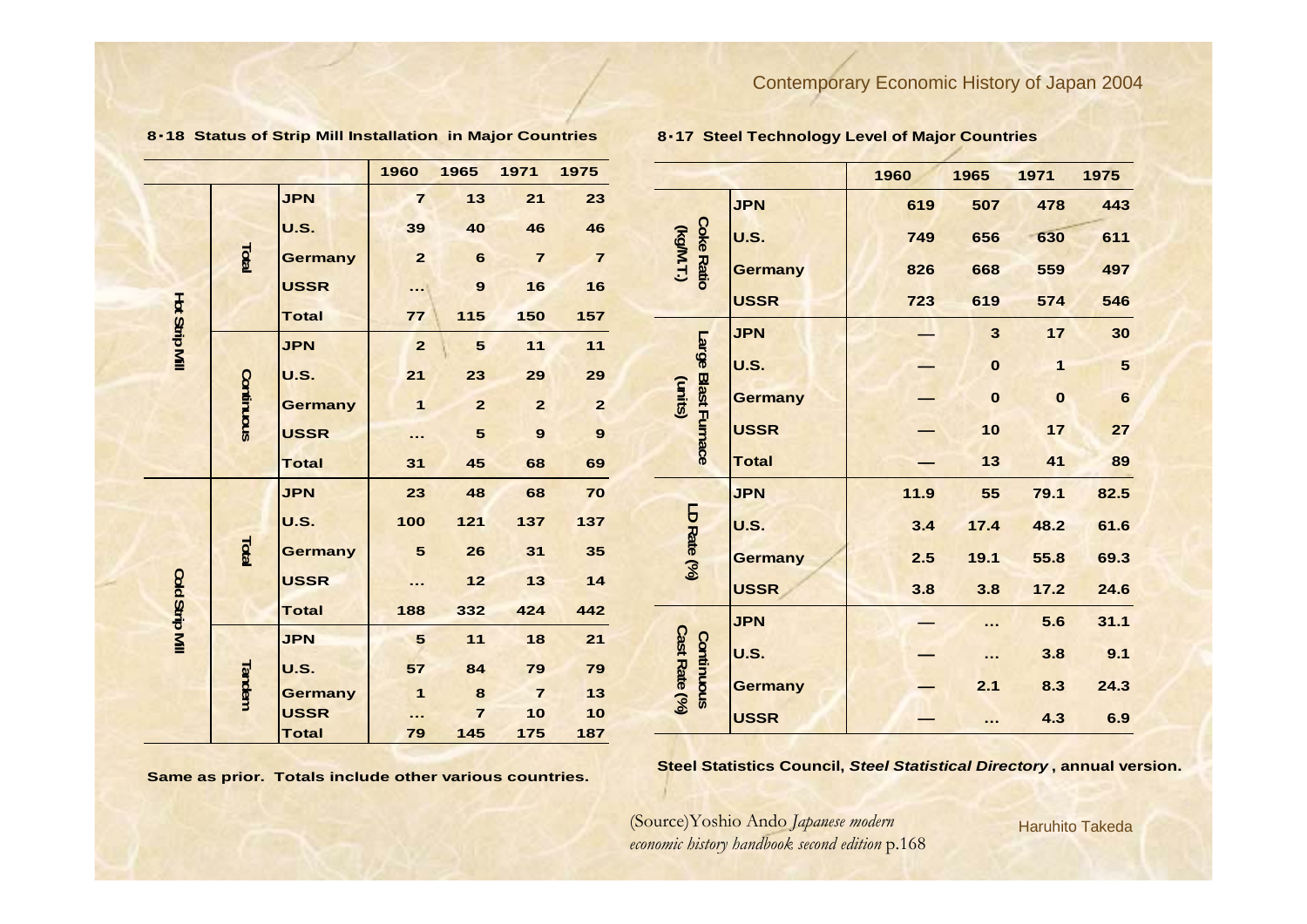## 3 Fruiting of Mass Consumption Society

- Changes in occupation composition during the high growth period: Ratio of persons engaged in primary industry:
	- **1950: 48.3% (40.2%, males)**
	- **60: 32.6% (25.7%)**
	- **70: 19.3% (15.0%)**
- The rapid growth prompted a social transmigration of population  $\bullet$ from primary industry to secondary or tertiary industries. In that respect, the scarcity of labor rose to the surface into the '60s, and, in keeping with an increase in productivity on the basis of technological innovations in the manufacturing sector, the increase rate of nominal wages soared, which led to an enhancement of a substantial living standard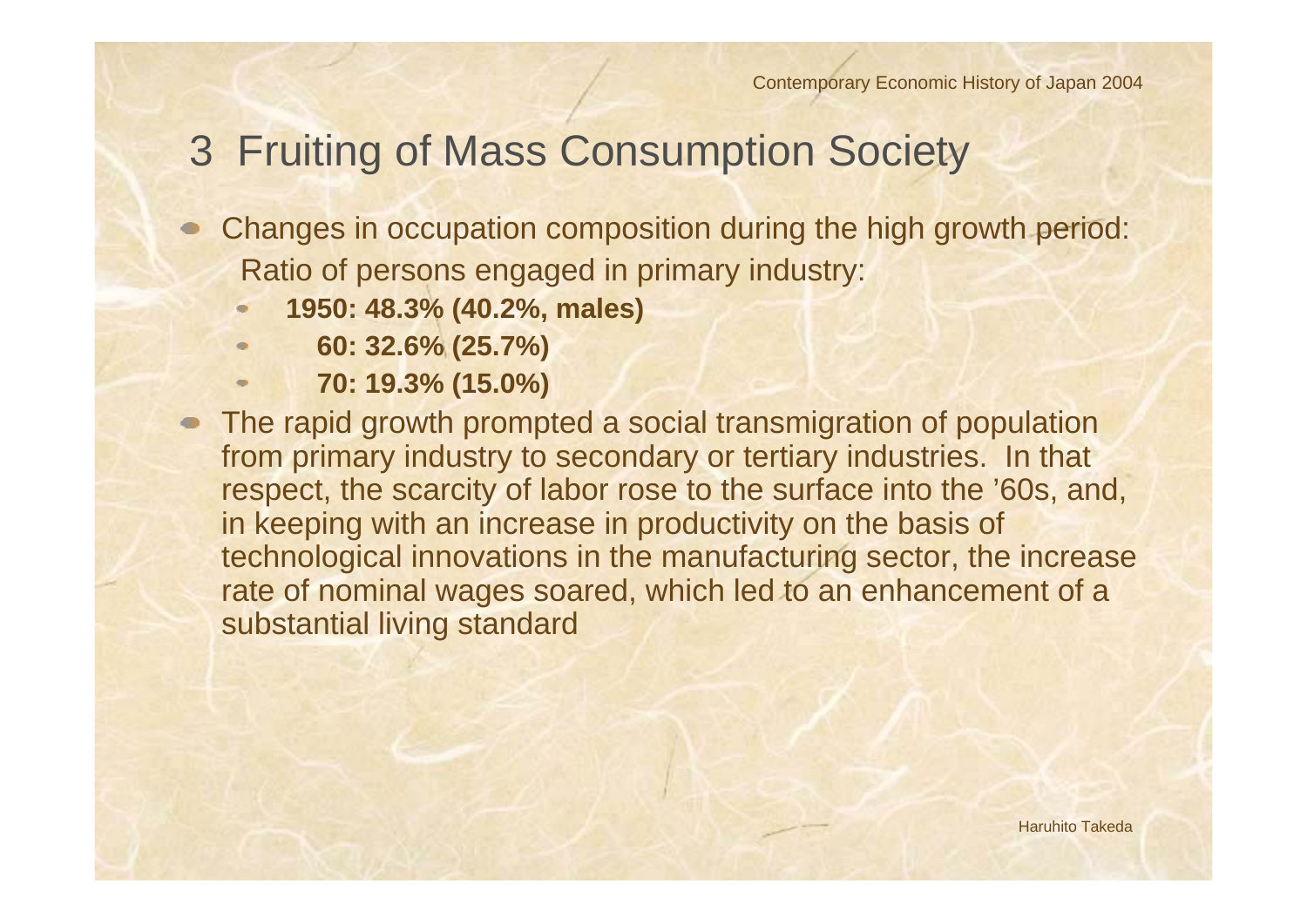Real personal consumption expenditure per capita increased from 90,000 yen of 1955 to 126,000 yen in '60, 184,000 yen in '65, and further to 270,000 yen in '70: 50% rise every 5 years. Along with these changes, the proportion of food and drink expenses in personal consumption outlay dramatically decreased from 51.5% of '55 to 43.1% in '60, 37.7% in '65, and down to 34.3% in '70.



(Source) Sony co., Ltd.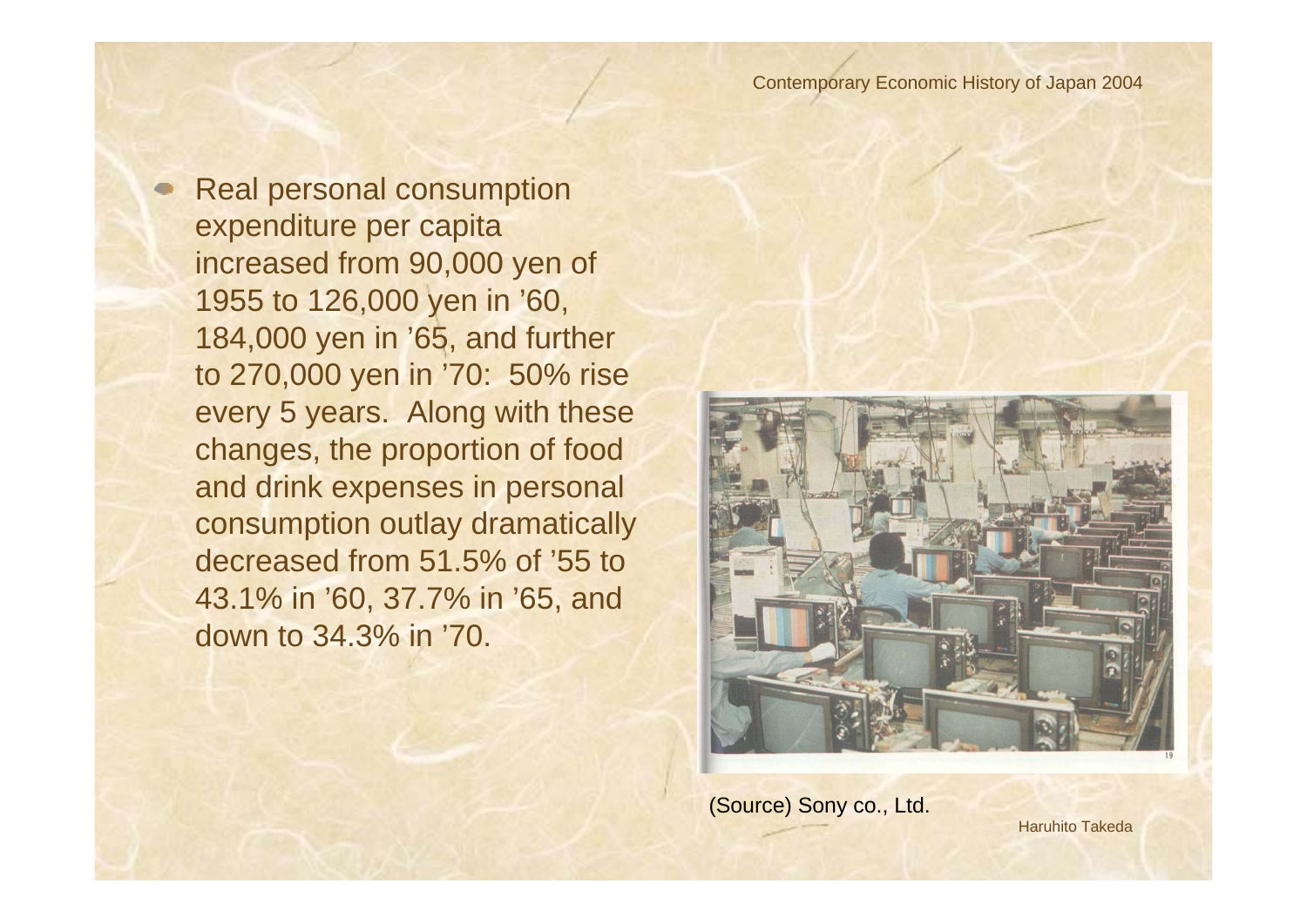- Accordingly, a mass consumption society was borne with a small income disparity where a majority of people recognized themselves as a "middle class."
- Most of the incremental disposable income headed for the purchase of consumer durables, and amid a favorable circle where an increase in the production of durable consumer goods could afford to secure an expansion in employment, the growth pattern of the economy changed its nature from that of "an investment inviting another investment" to the one sustained by an expanding domestic demand like personal consumption.
- According to Mr. Hiroshi Yoshikawa, another condition also served the purpose: with a trend toward the nuclear family upholding, the demand for consumer durables per se increased outpacing the income growth or the transmigration of population.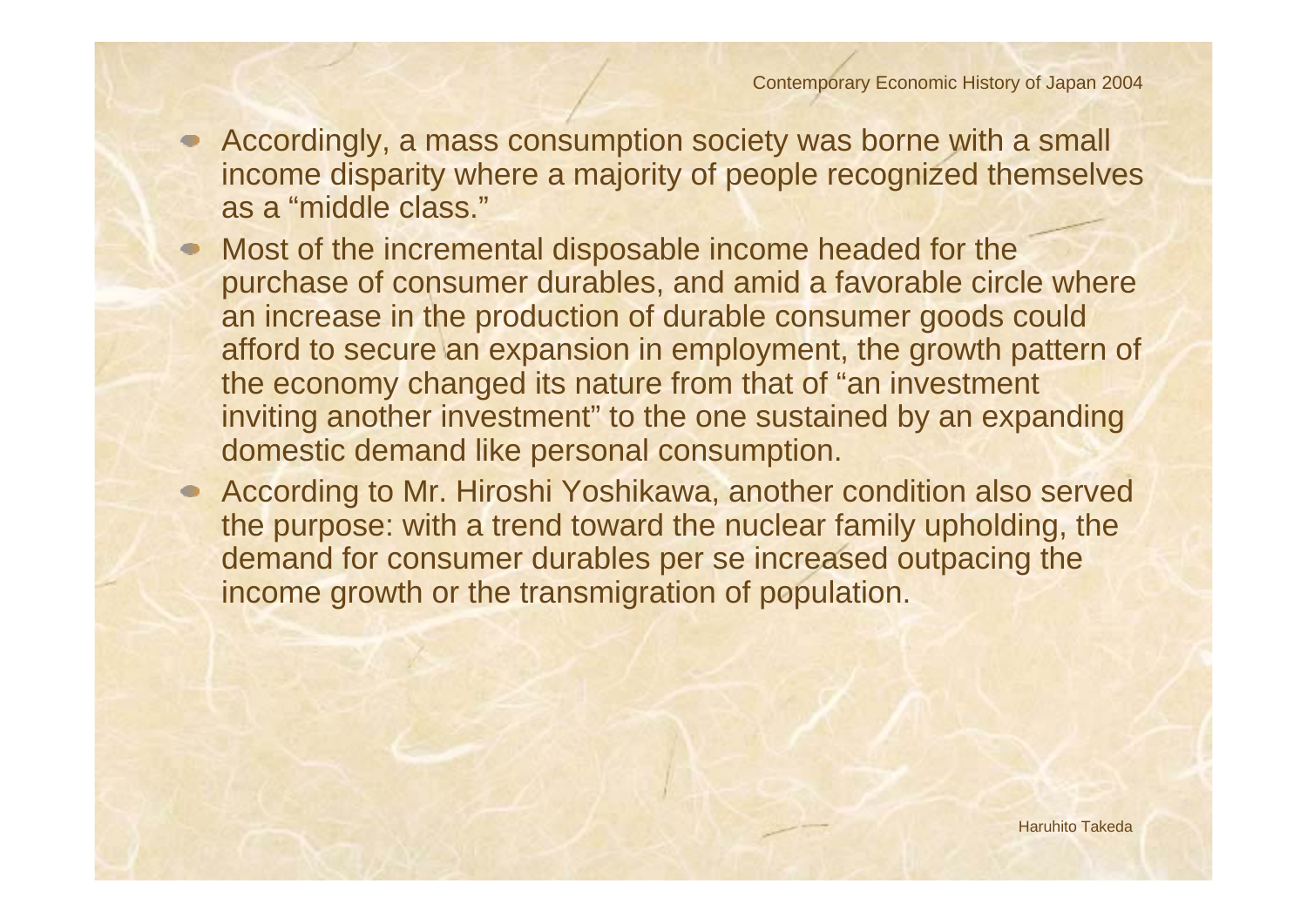



(Source) Japanese exposition commemoration mechanism (Source)JR Urban mechanism A housing development of KANAOKA